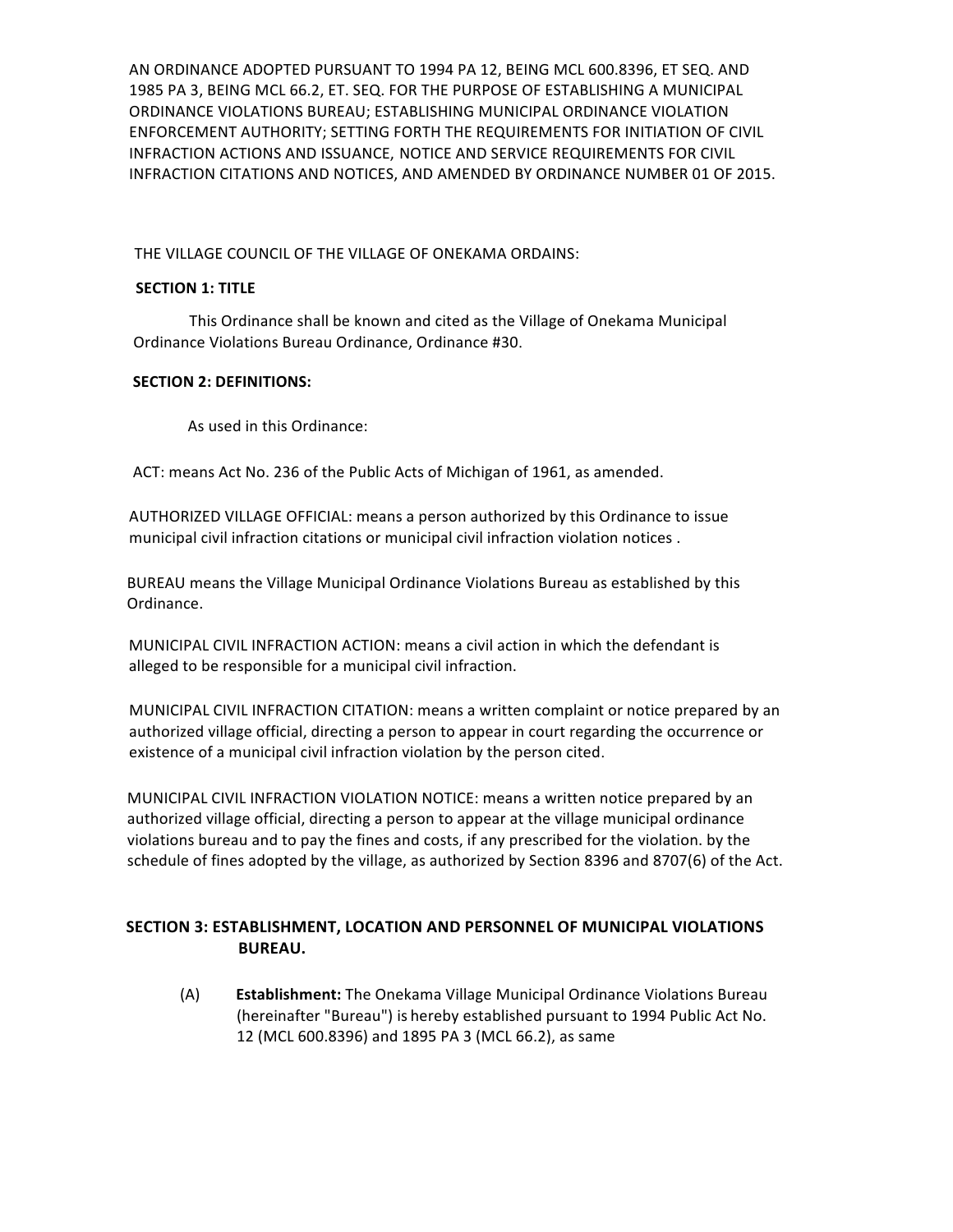may be amended from time to time, for the purpose of accepting admissions of responsibility for municipal civil infraction notices issued and served by authorized village officials, and to collect and retain civil fines and/or costs for such violations as prescribed herein.

- (B) Location: The Bureau shall be located within the Village Offices or such other location within the Village as may be designated by the Village Council.
- (C) Personnel: All personnel of the Bureau shall be Village employees. The Village Council may, by resolution, designate a Bureau Clerk, with the duties prescribed herein and as otherwise may be delegated by the Village Council, including the authority to adopt rules and regulations for the operation of the Bureau and to appoint any other necessary qualified village employees to administer the Bureau, subject to the approval of the Village Council. The Village Clerk is designated as the Bureau Clerk.
- (D) **Enforcement:** The Onekama Village Zoning Administrator shall be authorized to enforce the Onekama Village Zoning Ordinance and to have necessary legal action initiated pursuant to Section 9805 of the Zoning Ordinance. The Zoning Administrator shall be an "authorized village official" pursuant to this Ordinance and shall be the Enforcement Officer under Section 6.B of the Village of Onekama Property Maintenance Ordinance, Number 42. The Zoning Administrator shall have the authority under the circumstances set forth in this Ordinance to issue Municipal Civil Infraction Violation Notices and Municipal Civil Infraction Citations for violations of the Zoning Ordinance and for violations of Ordinance #42. The Village Council President shall be authorized to enforce all other ordinances and shall be an "authorized village official" pursuant to this Ordinance.

#### **SECTION 4: BUREAU AUTHORITY.**

- **(A)** The Bureau's authority shall be limited to accepting admissions of responsibility (without explanation) for municipal civil infractions for which a municipal ordinance violation notice (as compared to a citation) has been issued and served, and to collect and retain the scheduled civil fines and costs for such violations as specified in this Ordinance and/or other applicable ordinances.
- **(B)** The Bureau shall not have authority to accept payment of fines or costs from any person who denies having committed the alleged violation or who admits responsibility only with explanation.
- **(C)** Under no circumstances shall the Bureau determine or attempt to determine the truth or falsity of any fact or matter relating to the alleged ordinance violation.

#### **SECTION 5: INITIATION OF MUNICIPAL CIVIL INFRACTION ACTION:**

A municipal civil infraction action may be initiated by (a) by the issuance and service by an authorized village official of a municipal civil infraction citation directing the alleged violator to appear in court, or (b) the issuance and service by an authorized village official of a municipal civil infraction violation notice directing the alleged violator to appear at the village municipal ordinance violations Bureau.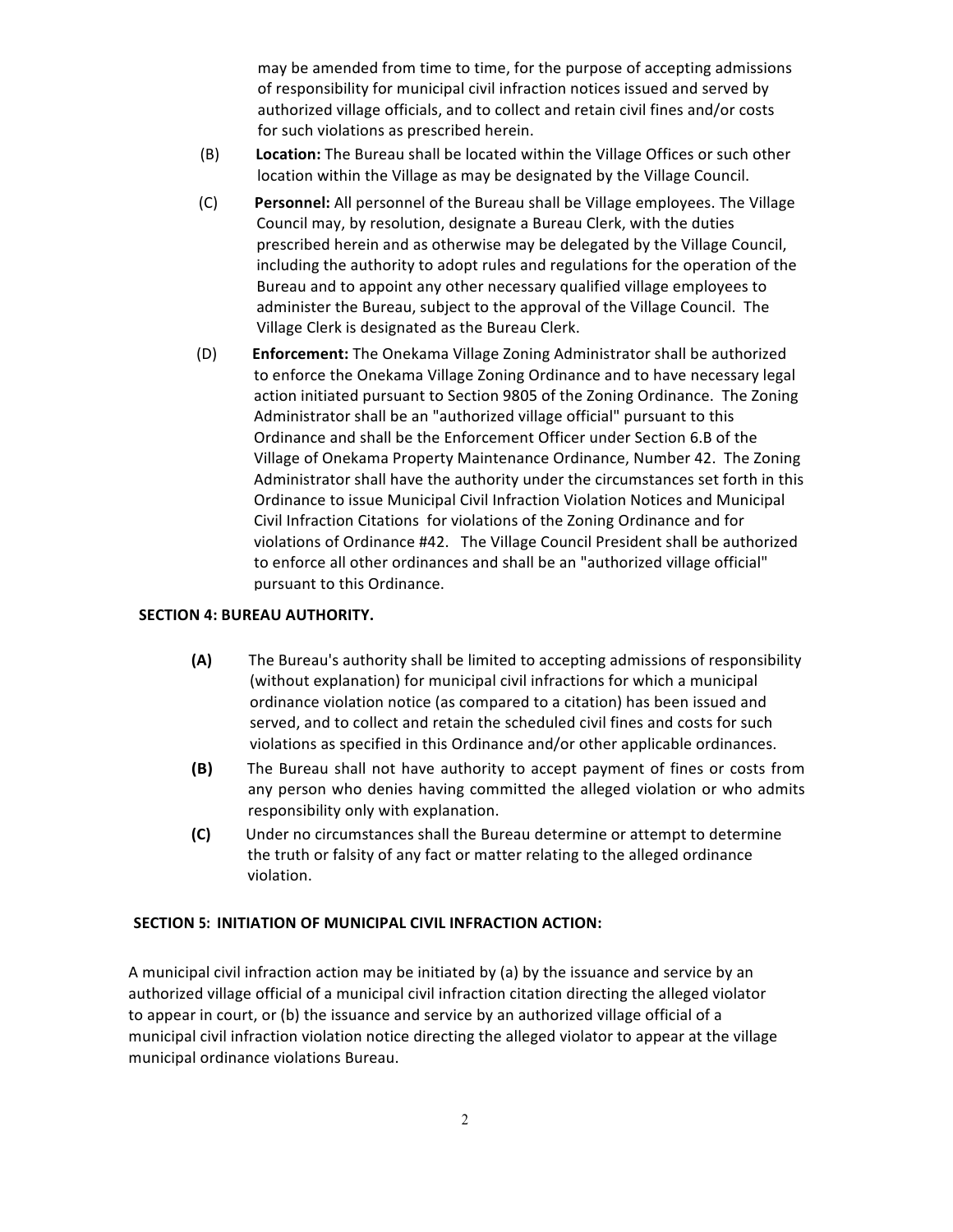## A. **INITIATION BY ISSUANCE OF CIVIL INFRACTION VIOLATION CITATION; ISSUANCE, NOTICE AND SERVICE REQUIREMENTS:**

Municipal civil infraction citations shall be issued and served by an authorized village official as follows:

- (1) An authorized village official who witnesses a person commit a municipal civil infraction shall prepare and subscribe, as soon as possible and as completely as possible, an original and required copies of a citation;
	- (i) A citation for a municipal civil infraction signed by an authorized village official shall be treated as made under oath if the violation alleged in the citation occurred in the presence of the official signing the complaint and if the citation contains the following statement immediately above the date and signature of the official: "I declare under the penalties of perjury that the statements above are true to the best of my information, knowledge and belief."
- (2) An authorized village official may issue a citation to a person if:
	- (i) Based upon investigation, the official has reasonable cause to believe that the person is responsible for a municipal civil infraction; or
	- (ii) Based upon investigation of a complaint by someone who allegedly witnessed the person commit a municipal civil infraction, the official has reasonable cause to believe that the person is responsible for an infraction.
- (3) Each citation shall be numbered consecutively and shall be in a form approved by the State Court Administrator. The original citation shall be filed with the District Court. Copies of the citation shall be retained by the village and issued to the alleged violator as provided by section 8705 of the Act;
- (4) The municipal ordinance citation shall contain the name and address of the alleged violator, the municipal civil infraction alleged, the place where the alleged violator shall appear in court, the telephone number of the court, and the time at or by which the appearance shall be made.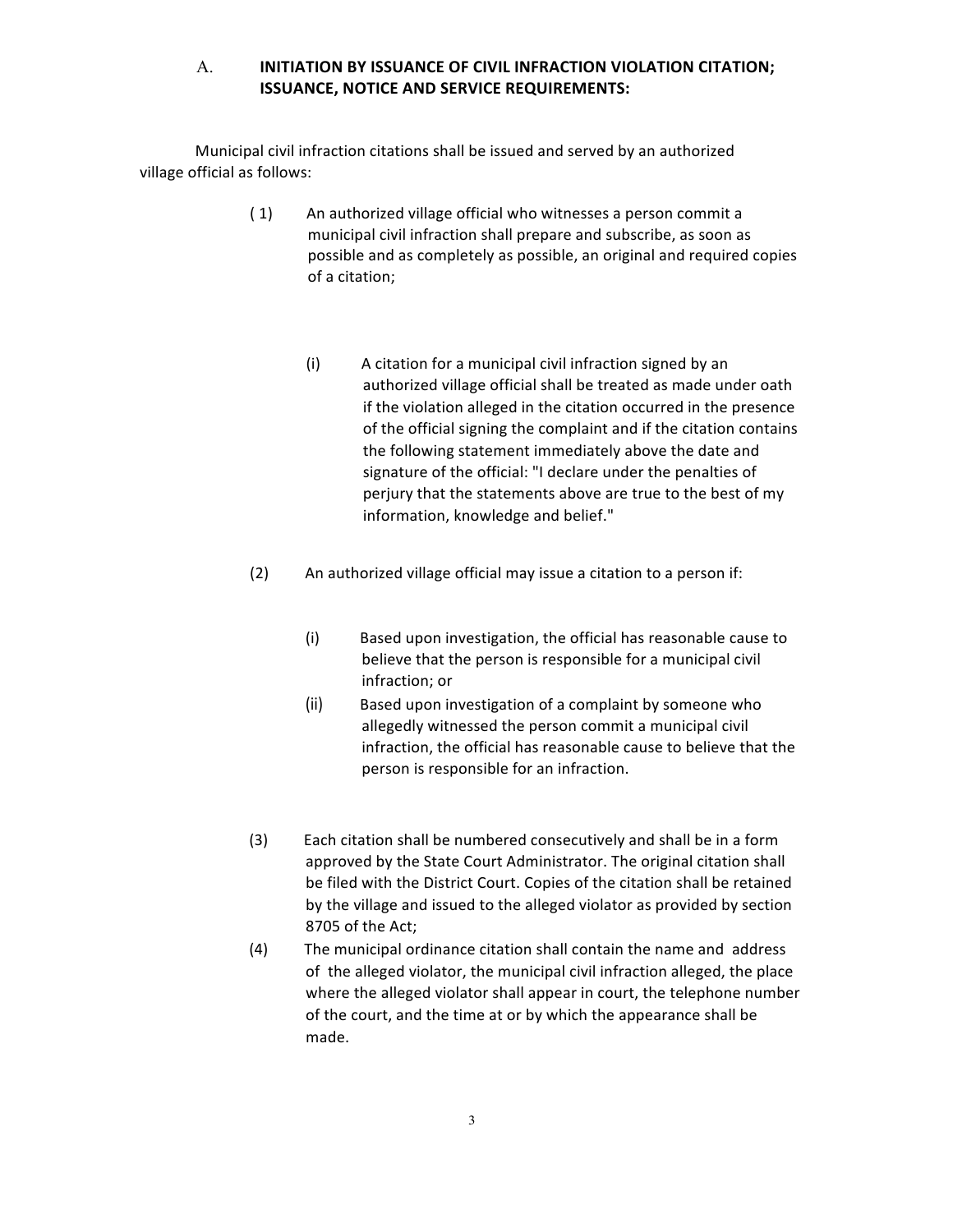- (5) The time for appearance specified in a citation shall be within a reasonable time after the citation is issued;
- (6) The place for appearance shall be specified in the citation and shall be the 85th District Court for the County of Manistee, State of Michigan;
- (7) The municipal ordinance citation shall also inform the alleged violator that he may do one of the following:
	- (i) Admit responsibility for the municipal civil infraction by mail, in person, or by representation, at or by the time specified for appearance;
	- (ii) Admit responsibility for the municipal civil infraction "with explanation" by mail, by the time specified for appearance, or in person, or by representation;
	- (iii) Deny responsibility for the municipal infraction by doing either of the following:
		- (a) Appearing in person for an informal hearing before the District Court Judge or Magistrate, without the opportunity of being represented by an attorney, unless a formal hearing before the District Court Judge is requested by the Village;
		- (b) Appearing in court for a formal hearing before the District Court Judge, with the opportunity of being represented by an attorney.
- (8) The Municipal Civil Infraction Citation shall also inform the alleged violator of all of the following:
	- (i) That if the alleged violator desires to admit responsibility "with explanation" in person or by representation, the alleged violator must apply to the court in person, by mail, by telephone or by representation within the time specified for appearance and obtain a scheduled date and time for the appearance.
	- (ii) That if the alleged violator desires to deny responsibility, the alleged violator must apply to the court in person, by mail, by telephone, or by representation within the time specified for appearance and obtain a scheduled date and time to appear for a hearing, unless a hearing date is specified on the citation;
	- (iii) That a hearing shall be an informal hearing unless a formal hearing is requested by the alleged violator or by the Village within 10 days before the hearing date. The request for a formal hearing may be made in person, by representation, by mail or by telephone and notice of the request must be given to the other party or parties at least 10 days before the hearing date;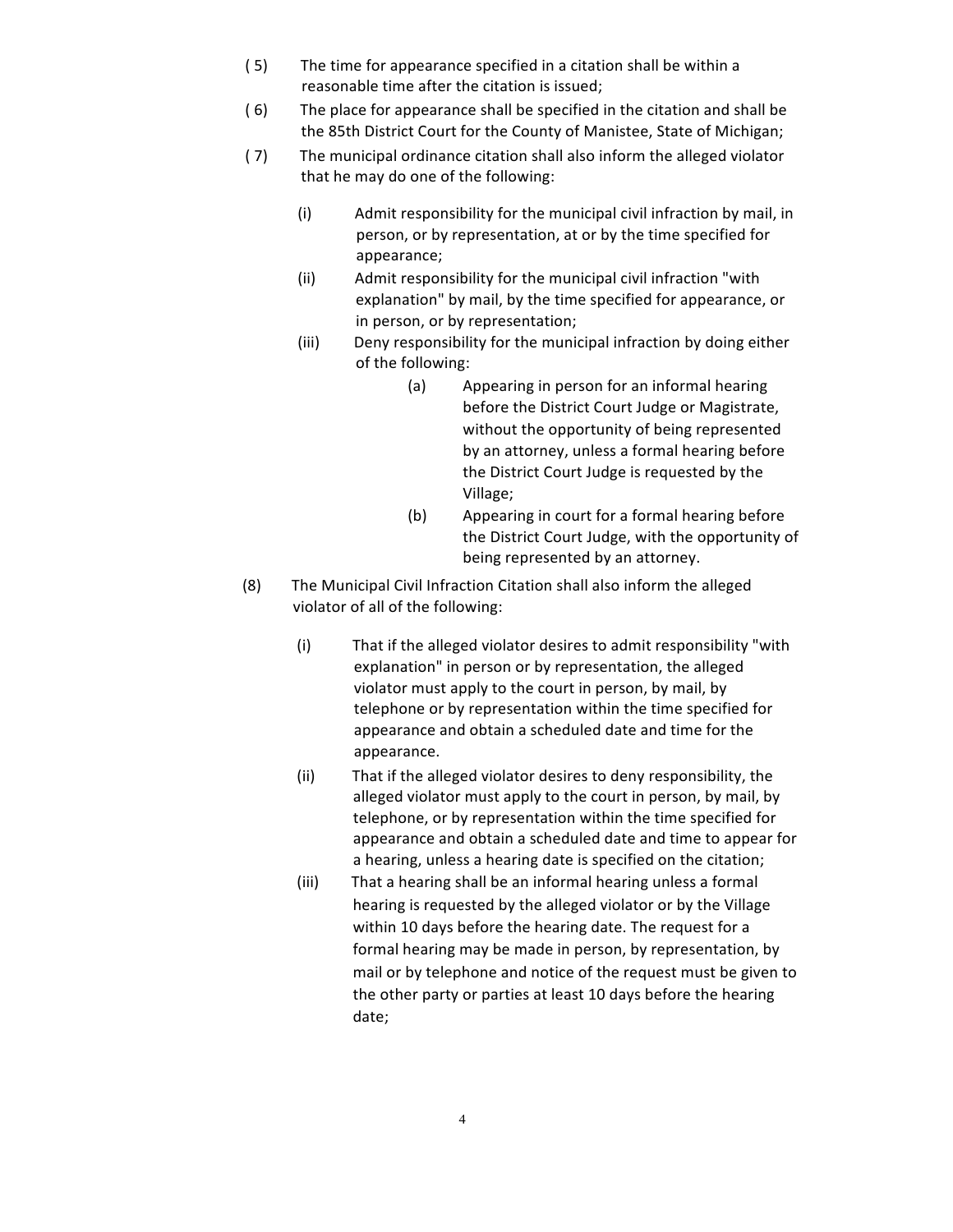- (iv) That at an informal hearing the alleged violator must appear in person before the District Court Judge or Magistrate, without the opportunity to be represented by an attorney;
- (v) That at a formal hearing, the alleged violator must appear in person before the District Court Judge with the opportunity to be represented by an attorney.
- (vi) The Municipal Civil Infraction Citation shall contain a notice in boldfaced type that the failure of the alleged violator to answer the citation or to appear within the time specified in the citation or at the time scheduled for a hearing or appearance is a misdemeanor and will result in entry of a default judgment against the alleged violator on the municipal civil infraction.
- (9) Municipal civil infraction citations shall be served by an authorized village official as follows:
	- (i) Except as provided by subsection ii, hereof, an authorized village official shall personally serve a copy of the citation upon the alleged violator;
	- (ii) If the municipal civil infraction action involves the use or occupancy of land, a building or other structure, a copy of the citation does not need to be personally served upon the alleged violator, but may be served upon an owner or occupant of the land, building or structure by posting the copy on the land or attaching the copy to the building or structure. In addition, a copy of the citation shall be sent by first class mail to the owner of the land, building or structure at the owner's last known address.

# **B. INITIATION BY ISSUANCE OF CIVIL INFRACTION VIOLATION NOTICE; ISSUANCE, NOTICE AND SERVICE REQUIREMENTS:**

A Municipal Civil Infraction Violation Notice may be issued and served by an authorized village official as follows:

(1) Notice Requirements: The Municipal Civil Infraction Notice shall include, at a minimum, the following information:

- (i) A description of the violation, including reference to the applicable Village Ordinance section;
- The time within which the person must contact the Bureau for the purpose of admitting or denying responsibility for the alleged violation; (ii)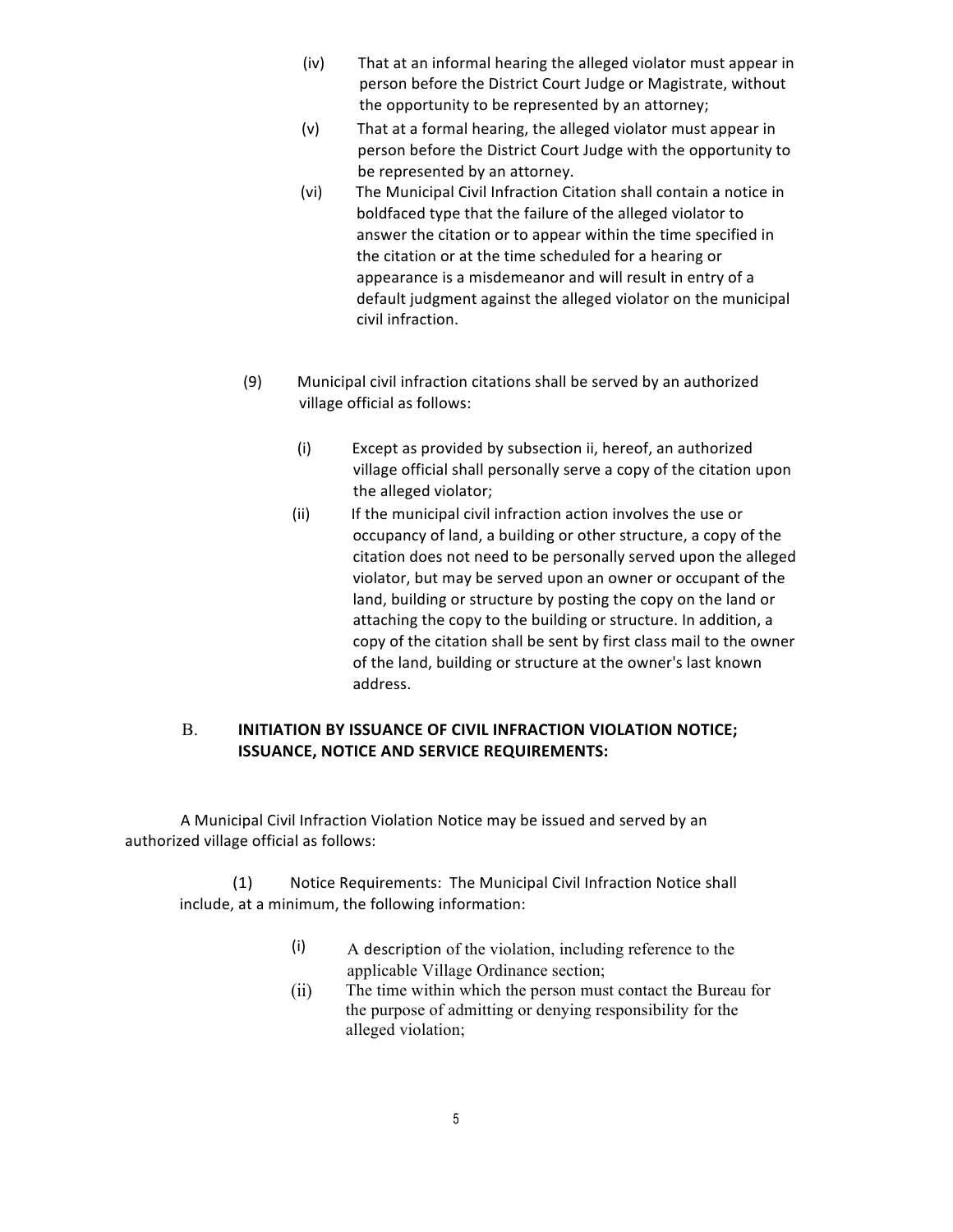- (iii) The amount of the scheduled fines and costs for the violation;
- (iv) The methods by which the violation may be admitted or denied which include appearing in person at the Bureau, or by mail or by representation on or before the specified time;
- $(v)$  The consequences of failing to pay the required fines and costs or of failing to contact the Bureau within the required time period;
- (vi) The address and telephone number of the Bureau; and
- (vii) The days and hours the Bureau is open.
- (2) Service of Notice: The Municipal Civil Infraction Notice shall be served in the same manner prescribed at paragraphs  $8(i)$  and  $8(ii)$ , above.
- (3) Effect of Denial of Responsibility or Failure to Appear or Pay Fines and Costs: If a person fails to admit responsibility (without explanation) for a violation within the jurisdiction of the Bureau and pay the required civil fines and costs within the designated time period, the Bureau Clerk or other designated village employee shall advise the authorized village official (complainant) to issue and file a municipal civil infraction citation for such violation with the 85th District Court, Manistee County, Michigan according to the provisions of Section 5:A, herein EXCEPT THAT the service of the citation may be made by first class mail upon the alleged violator at his or her last known address.

### **SECTION 6: SCHEDULE OF CIVIL FINES AND COSTS.**

Unless a different schedule of fines and costs is provided for an applicable ordinance or resolution, the civil fines payable to the Bureau upon admission of responsibility by persons served with municipal ordinance violation notice(s) shall be determined pursuant to the following schedule:

| Ist violation within a 3-year period:               | \$50.00  |
|-----------------------------------------------------|----------|
| 2nd violation within a 3-year period:               | \$125.00 |
| 3rd violation within a 3-year period:               | \$250.00 |
| 4th or subsequent violation within a 3-year period: | \$400.00 |

The 3-year period is determined on the basis of the date of the violation.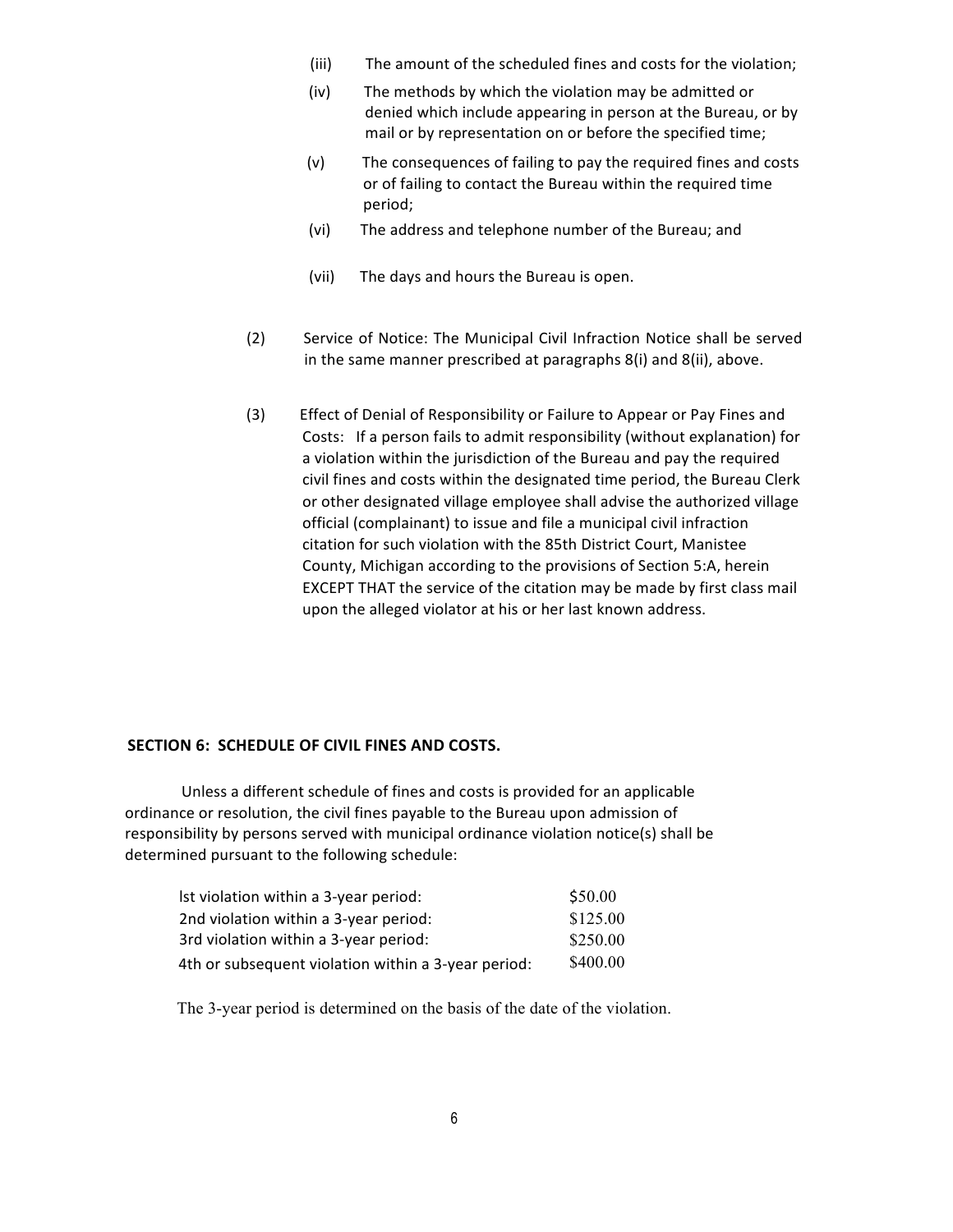In addition to the above civil fines, the Bureau shall assess costs in the amount of \$10.00 if the fine and the costs are paid within 10 days of the date of service of the municipal ordinance violation notice. In the event that the fine and costs are not paid within 10 days of the date of the service of the municipal ordinance violation notice, the Bureau shall assess costs of \$20.00.

A Schedule of Fines and Costs shall be posted at the Bureau.

### **SECTION 7: RECORDS AND ACCOUNTING:**

The Bureau Clerk or other designated village official or employee shall retain a copy of all municipal ordinance violations notices, and shall account to the Village Council once a month or at such other intervals as the Village Council may require, concerning the number of admissions and denials of responsibility for ordinance violations within the jurisdiction of the Bureau and the amount of fines and costs collected with respect to such violations. The civil fines and costs collected shall be delivered to the Village Treasurer at such intervals as the Treasurer shall require, and shall be deposited in the general fund of the Village.

#### **SECTION 8: AVAILABILITY OF OTHER ENFORCEMENT REMEDIES:**

Nothing in this Ordinance shall be deemed to require the Village to initiate its municipal civil infraction activity through the issuance of an ordinance violation notice. As to each Ordinance violation designated as a municipal civil infraction, the Village may, in its sole discretion, proceed directly with the issuance of a municipal civil infraction citation or take such other enforcement action as is authorized by law.

#### **SECTION 9: SEVERABILITY.**

The provision of this Ordinance are hereby declared to be severable, and if any part is declared invalid for any reason by a court of competent jurisdiction, it shall not affect the remainder of the Ordinance which shall continue in full force and effect.

#### **SECTION 10: REPEAL.**

All ordinances or parts of ordinances in conflict with this Ordinance are hereby repealed.

### **SECTION 11: EFFECTIVE DATE.**

This Ordinance shall take effect on the 21st day following publication as required by law.

THOSE VOTING IN FAVOR: Miller, Drumm, Hendricks, Milasich, Bauer, Burger THOSE VOTING AGAINST:

THOSE ABSENT OR ABSTAINING: Hudson